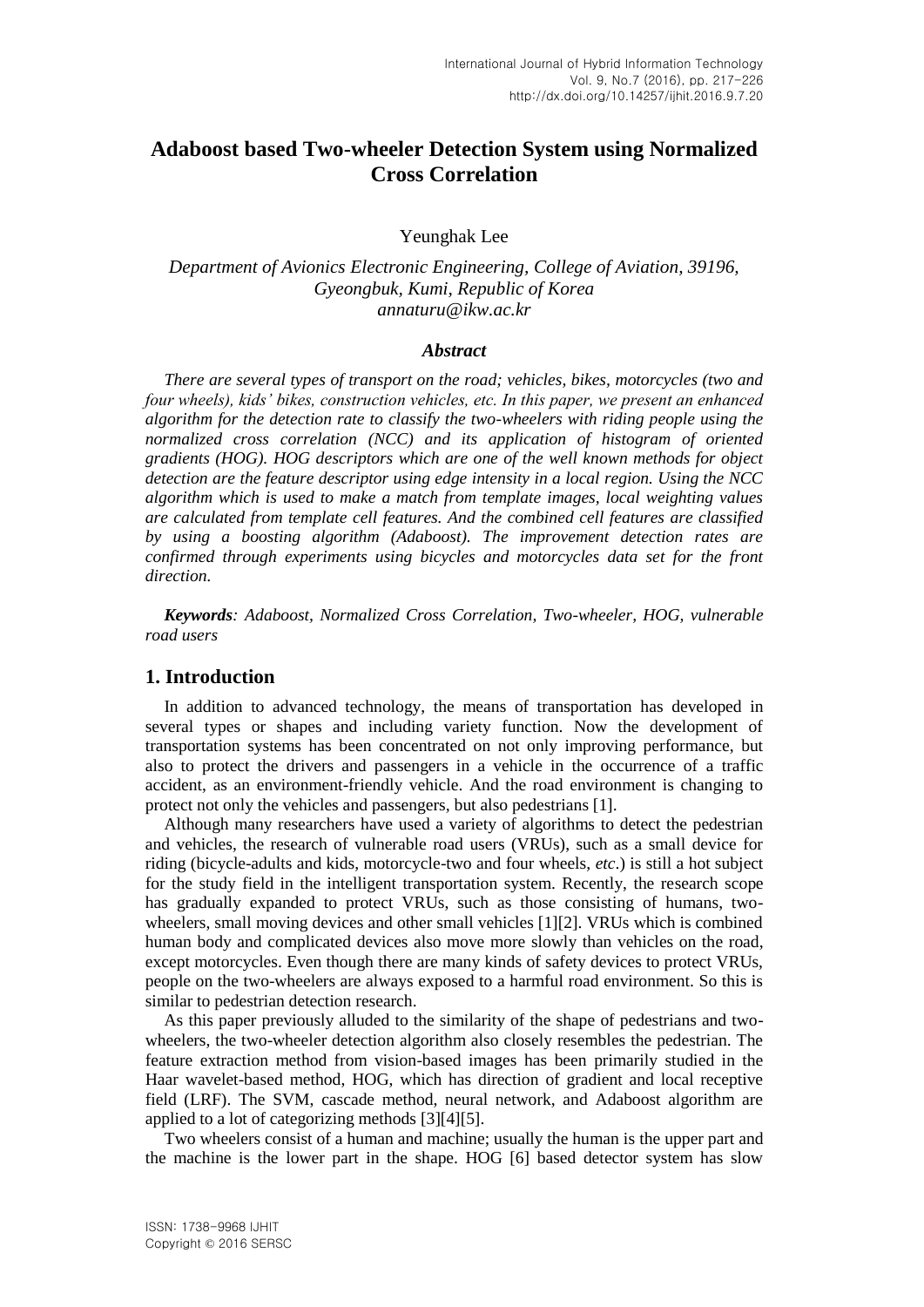performance because of its dense encoding scheme and multi-level scale images. Porikli [7] solved this problem using the concept of "Intelligent Histogram" to speed up the feature extraction process. Because of the above reasons, we tried to use a modified HOG algorithm to select the best features and Adaboost to improve detection rate.

In this study, we invented a new algorithm based on an adapted HOG value which is normalized correlation coefficient between a global area and each cell. The motivation of this paper is as follows. Firstly, the two wheeler detection system is still not a considerable time investment needed to find a good algorithm. Secondly, even though it is familiar with pedestrian detection, it is one of the most difficult studies due to the range of various image poses, as well as environmental conditions, cluttered backgrounds, and composite objects. Thirdly, the normalized form of cross correlation can be preferred for a global cell histogram featuring matching applications that do not have a simple cell histogram domain expression. This paper is organized as follows. In section 2 and 3, this paper explains the original feature set using general HOG and NCC algorithm and the associated evolutionary algorithm which has improved the detection rate. Section 4 describes Adaboost algorithm used in training and classification. The results of their evaluation and a detailed performance analysis are presented in section 5. Section 6 concludes this paper.

# **2. Histogram of Oriented Gradients**

Histograms of Oriented Gradients (HOGs) are feature descriptors used in computer vision and image processing for the purpose of object detection. It is little influenced from the effect of illumination by converting the distribution of near pixels for a local region into a histogram, and has a strong feature for a geometric change of local regions.



**Figure 1. The Example of Two Wheelers HOG Normalization. (A) Original Image (B) Calculated Magnitude Vector (C) Cells and Blocks (A Block Is 3x3 Cells) Sliding (D) A Cell Histogram**

Proposed main idea [6] is that local object appearance and shape can often be characterized rather well by the distribution of local intensity gradients or edge directions. This is achieved by dividing the image into cells and for each cell a one-dimension histogram of gradient directions over the pixels of the cell is calculated. Then each block in the image consists of a number of cells, as shown in Figure 1. After calculating  $x$ ,  $y$ derivatives (*dx* and *dy*), the magnitude  $|m(x, y)|$  and orientation  $\theta(x, y)$  of the gradient

for each pixel  $I(x, y)$  is computed from

$$
dx = I(x+1, y) - I(x-1, y)
$$
 (1)

$$
dy = I(x, y+1) - I(xy-1)
$$

$$
|m(x, y)| = (dx^2 + dy^2)^{0.5}
$$
 (2)

$$
\theta(x, y) = \tan^{-1}(dy/dx) \tag{3}
$$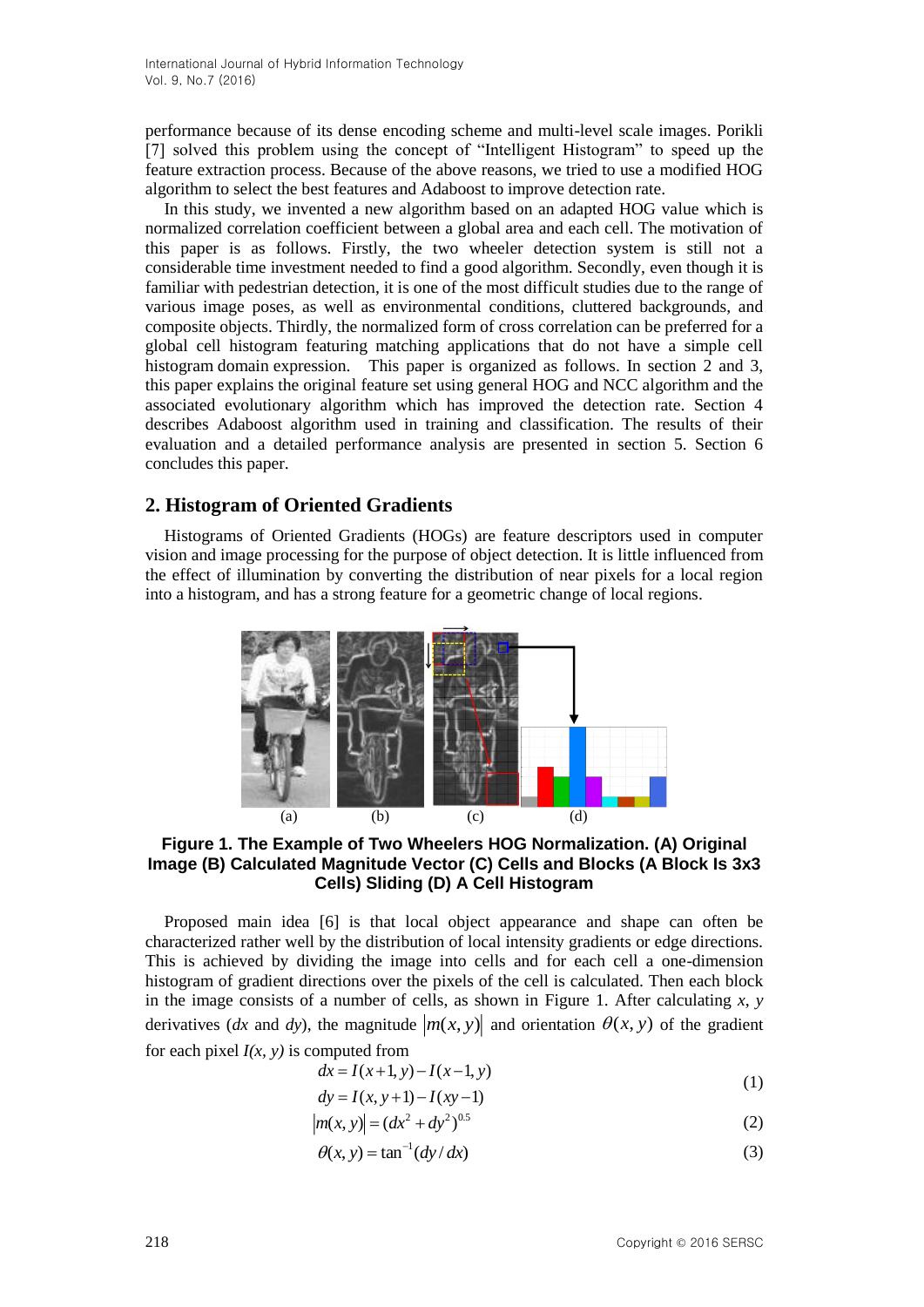One thing to note is that, at orientation the computation radian to degree method is used, which returns values between -180° and 180°. Each histogram divides the gradient angle range into a predefined number of bins. In this paper, each cell, as shown Figure 1 (c) and (d), is represented by 8x8 pixel size and has 9 bins covering the orientation for [0°, 180°] interval. For each pixel's orientation, the corresponding orientation bin is found and the orientation's magnitude  $|m(x, y)|$  is voted to this bin. To normalize the cell's orientation histograms, it should be grouped into blocks (3x3 cells). A cell feature is expressed as  $F_i = [f_1, f_2, \dots, f_9]$ . The characteristic quantities of *k'th* block may be expressed as:

$$
B_k = [F_1, F_2, \cdots F_9]
$$
\n<sup>(4)</sup>

This is done by accumulating a measure of the local histogram value over the blocks. Normalization processing is expressed in Figure 1 (c), where the movement of the block is based on the fact it is moved to the right side and to the lower side by a cell each way (back arrow). Although there are four different methods for block normalization suggested by Dalal and Triggs [6],  $L2$ -norm normalization  $\Pi$  is implemented using equation (5),

$$
\Pi = \frac{B_k}{\left( \left\| B_k \right\|^2 + \varepsilon^2 \right)^{0.5}} \tag{5}
$$

where  $\varepsilon$  is the small constant instead of zero for the denominator. Here, the overlapping processing is done to ensure the important feature information of each cell is saved as a concatenated method.

#### **3. Normalized Cross Correlation (NCC)**

In signal processing, cross correlation is an important tool to estimate the degree of similarity in which two series as a signal of the lag of one relative to another are correlated, in image processing, pattern recognition, and other fields. To overcome several disadvantages for the cross correlation, NCC (Normalized Cross Correlation) algorithm [4][8] which is an improved method to measure the resemblance between two signals is used to decide the similarity between two images. Equation (6) is shown as a basic definition for the normalized cross correlation coefficient  $\gamma$ .

$$
\gamma = \frac{1}{n} \sum_{x,y} \frac{[f(x,y) - \bar{f}_{u,y}][t(x-u, y-u) - \bar{t}]}{\{[f(x,y) - \bar{f}_{u,y}]}^2 [t(x-u, y-u) - \bar{t}]^2\}^{0.5}}
$$
(6)

where  $f(x, y)$  is the intensity value of image f of the size  $M_x \times M_y$  at the point  $(x, y)$ ,  $x \in \{0, \ldots, M_x - 1\}$ ,  $y \in \{0, \ldots, M_y - 1\}$ . Template *t* of size is  $N_x \times N_y$ . And  $\bar{t}$  is the mean of the feature and  $\bar{f}_{u,v}$  is the mean of  $f(x, y)$  in the region under the feature which is calculated by

$$
\bar{f}_{u,v} = \frac{1}{N_x N_y} \sum_{x=u}^{u+N_x-1} \sum_{y=v}^{v+N_y-1} f(x, y)
$$
\n(7)

A common way to calculate the pixel  $(u, v)$  of the pattern in the image  $f$  is to evaluate the normalized cross correlation value  $\gamma$  at each point  $(u, v)$  for  $f$  and the template  $t$ , which has been shifted by *u* steps in the *x* direction and by *v* steps in the *y* direction. The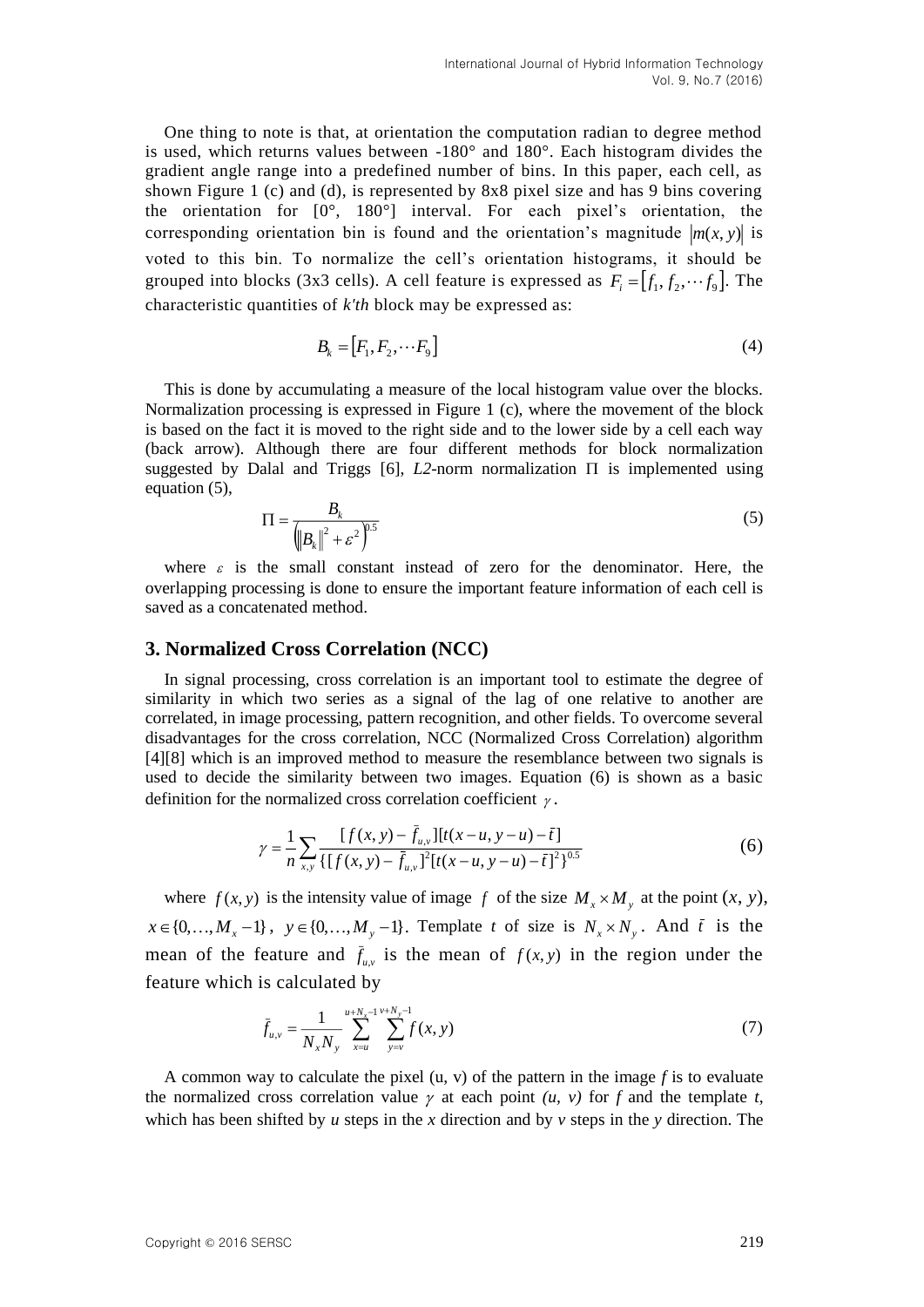denominator in (6) is the variance of the zero mean image function  $f(x, y) - \overline{f}_{ux}$  and shifted zero mean template function  $t(x - u, y - v) - \bar{t}_{u,v}$ .

## **4. Adaboost Sequence**

Adaboost is a simple learning algorithm that selects a small set of weak classifiers from a large number of potential features according to the weighted majority of classifiers. The training procedure of Adaboost is a greedy algorithm, which constructs an additive combination of the weak classifier. Our boosting algorithm is basically the same as P. Viola's algorithm [9].

Given training set:  $(x_1, y_1), \dots, (x_n, y_n)$  where  $x_i \in X$ ,  $y_i \in Y = \{+1, -1\}$ 

1) Initialize weights 
$$
w_{1,i} = \frac{1}{2m}, \frac{1}{2l}
$$
 for  $y_i = +1, -1$ 

 $m$ : the number of positive image (two-wheeler,  $+1$ )  $n$ : the number of negative image (non two-wheeler,  $-1$ )

2) For  $t=1 \cdots T$ :

(a) Normalize the weights, 
$$
w_{t,i} = w_{t,i} / \sum_{j=1}^{n} w_{t,j}
$$
, so that  $w_{t,i}$  is a probability

distribution of *i*th training image for *t*th weak classification

(b) For each feature, j, train a classifier  $h_j$  which is restricted to using a single

feature. The error is evaluated with respect to  $w_i$ 

$$
\varepsilon_j = \sum_i w_j \left| h_j(x_i) - y_i \right|.
$$

(c) Choose the classifier,  $h<sub>t</sub>$ , with the lowest error  $\varepsilon<sub>t</sub>$ 

(d) Update the weights:

 $W_{t+1,i} = W_{t,i} \beta_t^{1-\varepsilon_i}$  $u_{i,j} = w_{i,j} \beta_i^{1-\epsilon_i}$ , where  $\epsilon_i = -1$  if example  $x_i$  is classified

correctly,  $\varepsilon_i = +1$  otherwise, and  $\beta_i' = \varepsilon_i/(1 - \varepsilon_i)$ 

3) Output the final hypothesis:

$$
H(x) = sign\left(\sum_{t=1}^{T} \alpha_t h_t(x)\right), \text{ where } \alpha_t = \log(1/\beta_t)
$$

The final hypothesis *H* is a weighted majority vote of the *T* weak hypotheses where  $\alpha$ <sub>t</sub> is the weight assigned to  $h$ <sub>t</sub>. Using the two strong classifications, this paper suggests the use of  $2<sup>nd</sup>$  stage cascade method. It improves the recognition rate due to the complementary role for two feature vectors of quite different types.

#### **5. Experimental Results**

Two-wheeler data used in the experiment includes photos taken on the street and others obtained from the internet randomly. For our purposes, it is hypothesized in the experiment for the following two cases: rear and front appearance. The experiment was done for the attitude of 90 degrees and within 60 degrees on the basis of a horizontal line. 2,353 pictures were used with a size of 128x64. The number of non two-wheelers used in the training was equal to the number of two-wheelers, and 3,000 pictures were used as non two-wheelers. The experiment was carried out with an ordinary user computer environment consisting of a Pentium 3.1 GHz and Visual C++ 6.0 program and Matlab. The negative (non-two wheelers) samples used in our experiments were extracted randomly from general street images, as shown in Figure 2. In Figure 2, *P* means positive and *N* means negative. Each training set ratio of positive and negative is 1:1. For more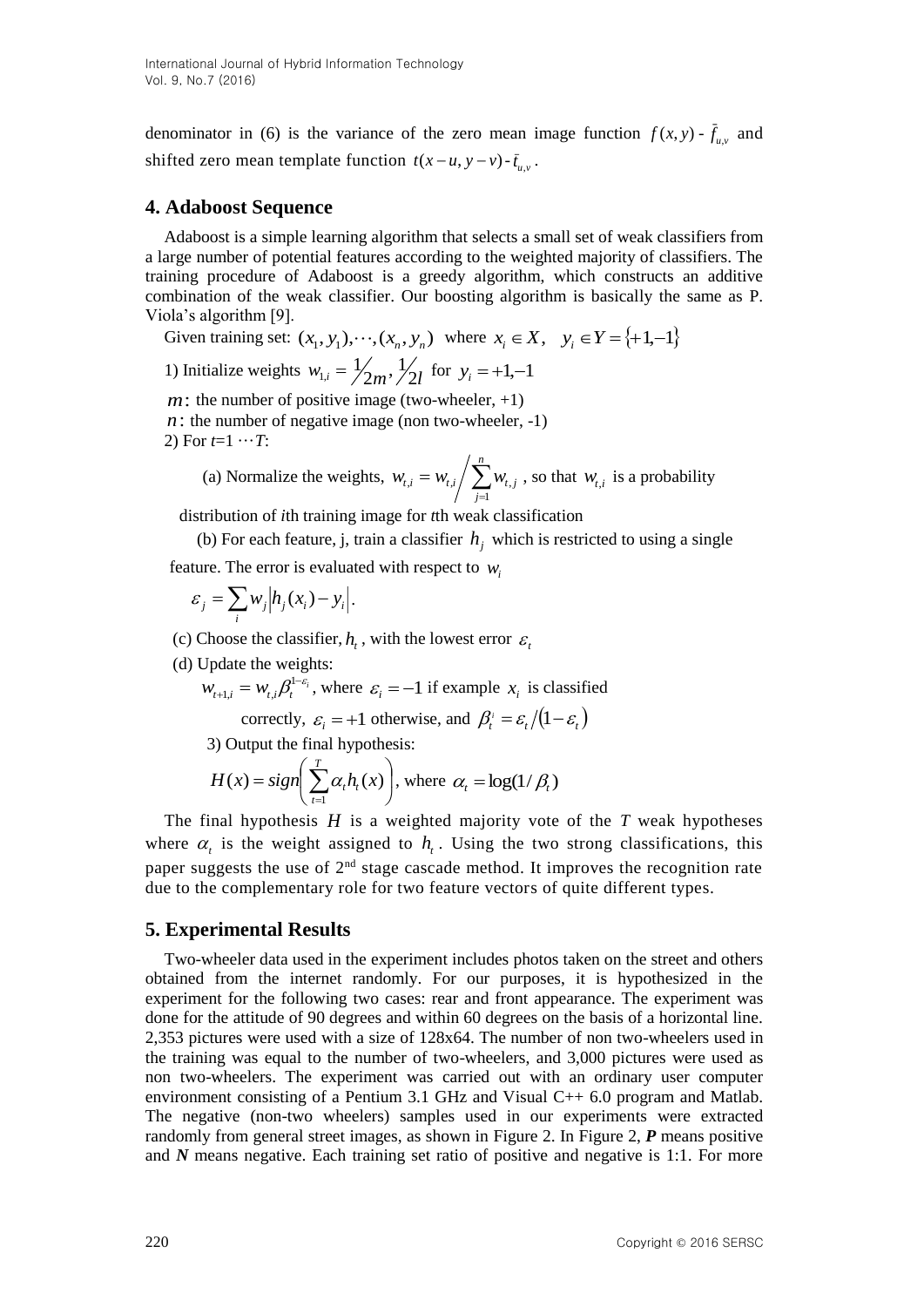details, the bicyclist training images are 340 examples for the 60 degree view and 845 examples for 90 degrees. And motorcycle driver training images are 96 examples for the 60 degree view and 234 examples for 90 degrees. We also mixed the two degrees and types (bicyclist and motorcycle driver).



**Figure 2. Examples of Training Samples for Positive and Negative**

In the first experiment, the performance of the traditional HOG feature is shown in Figure 3 (a), according to the data type and degree.

Secondly, the experiment was carried out by the proposed NCC1 and NCC2 method used weighting value which is suggested in the study. A range of thresholds of -20 to 20 was utilized in classification, and confusion matrix, true positive rate (TPR) and false positive rate (FPR) were used for analyzing experimental results per angles for the methods, and ROC curves are shown in Figure 3, by applying Eq. (8) below:

$$
TPR = \frac{TP}{TP + FN}, FPR = \frac{FP}{FP + TN}
$$
\n<sup>(8)</sup>

where "*TP*" is True Positive", "*FP*" is False Positive", "*TN*" is True Negative and "*FN*" is False Negative. In Figure 3, "MB" is a mixture of motorcycles and bicycles. Also, the numerals behind each of the abbreviations "60" signifies within  $60°$ , "90" within 90◦, and "90-60" a mixture of 90◦and 60◦, respectively, as well.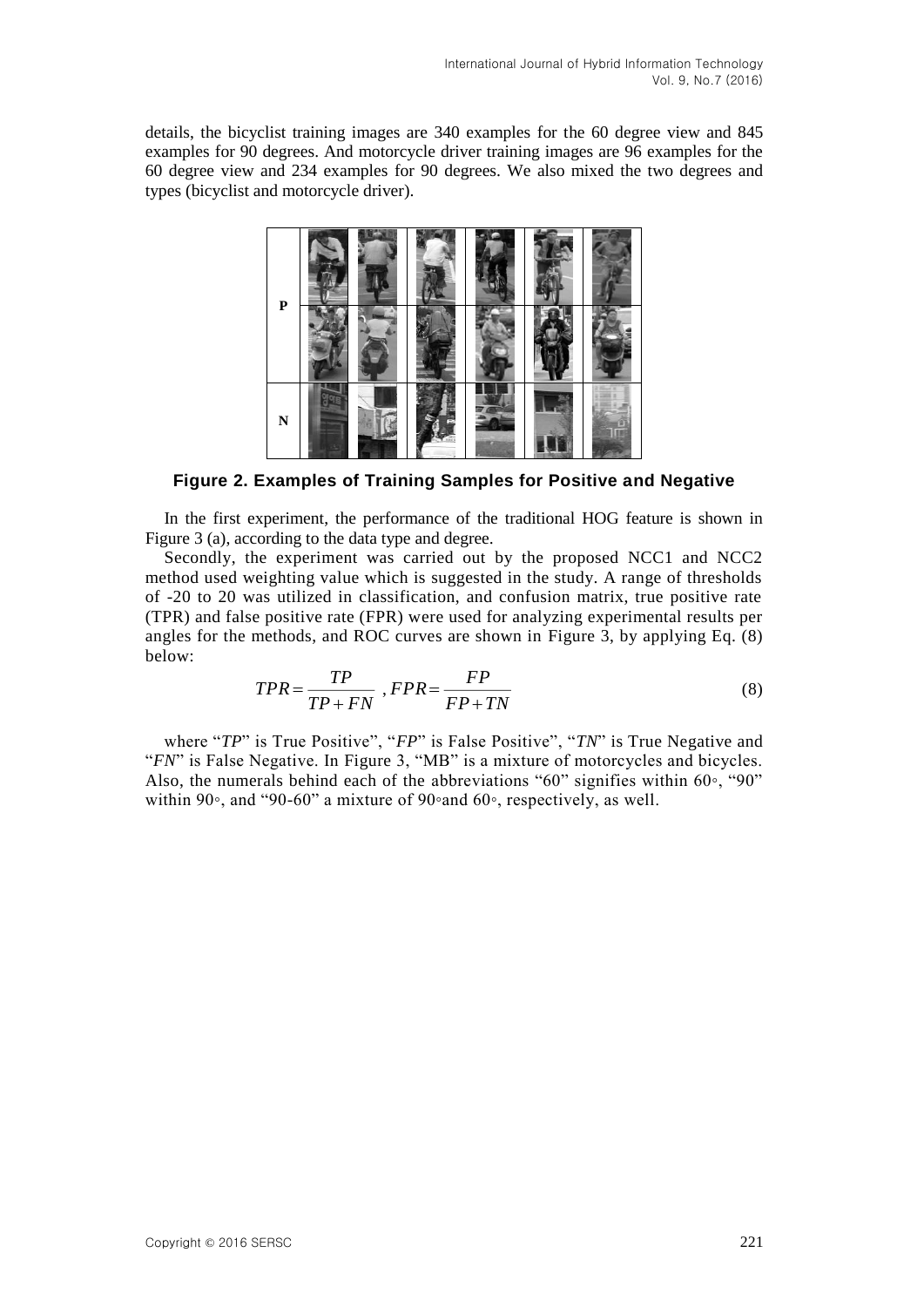International Journal of Hybrid Information Technology Vol. 9, No.7 (2016)



(b)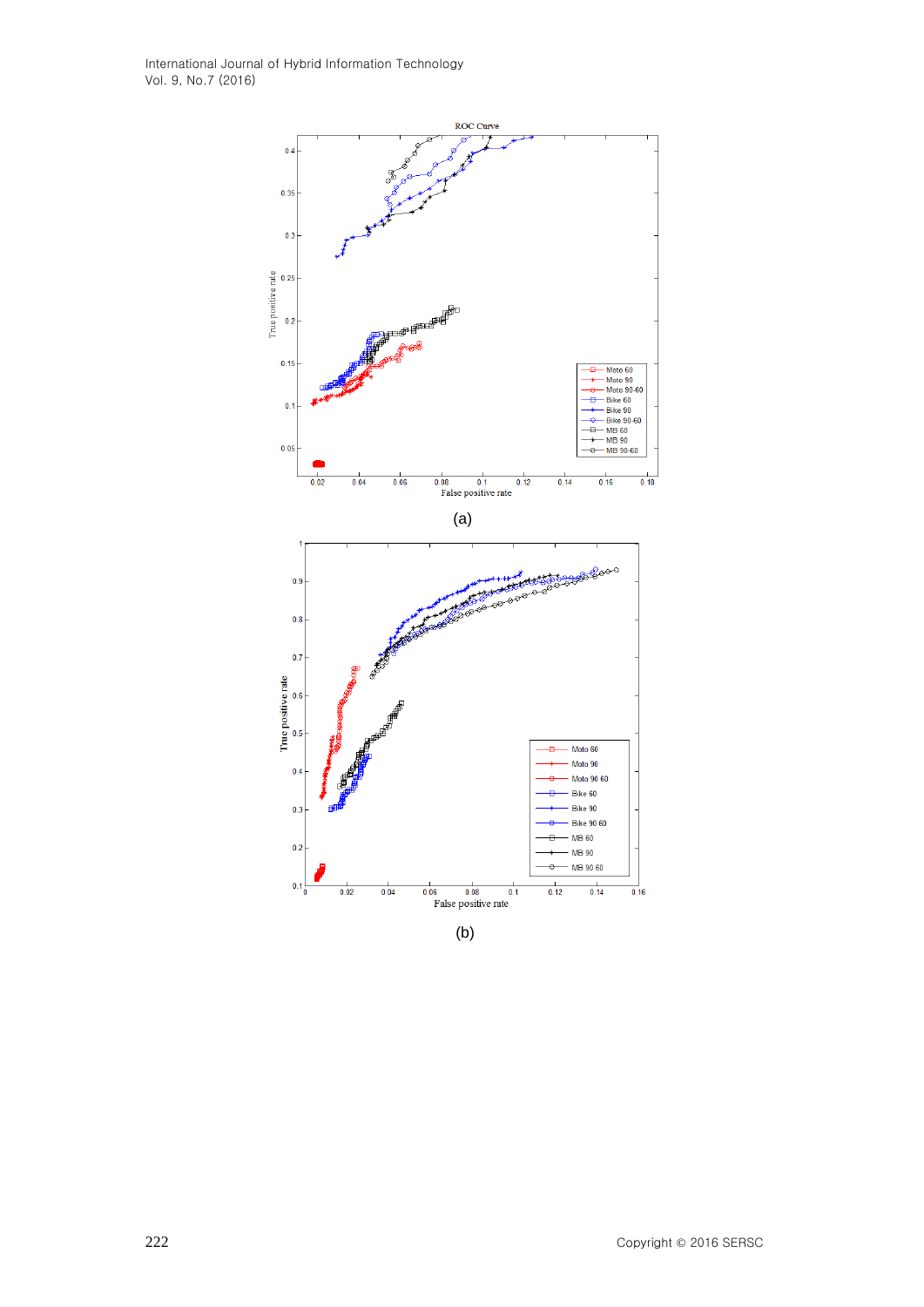

<sup>(</sup>d)

### **Figure 3. Experiment Results (A) Results of an Ordinary HOG Method, (B) The Result of Local Binary Pattern (LBP). (C) Results of the NCC Experiment by Applying the Suggested Method-No Crossing Local Area (D) Results of the NCC Experiment by Applying the Suggested Method-Crossing Local Area**

In Figure 3, we confirmed that the mixed two degrees (90∘ and 60∘) showed a bigger area for the receiver operating characteristic (ROC) curves than non-mixed degree. For the HOG features, we have used 8x8 pixels for a cell and 3x3 cells for a block. To use the NCC, consider two series  $f(x)$  and  $t(x)$  which are histogram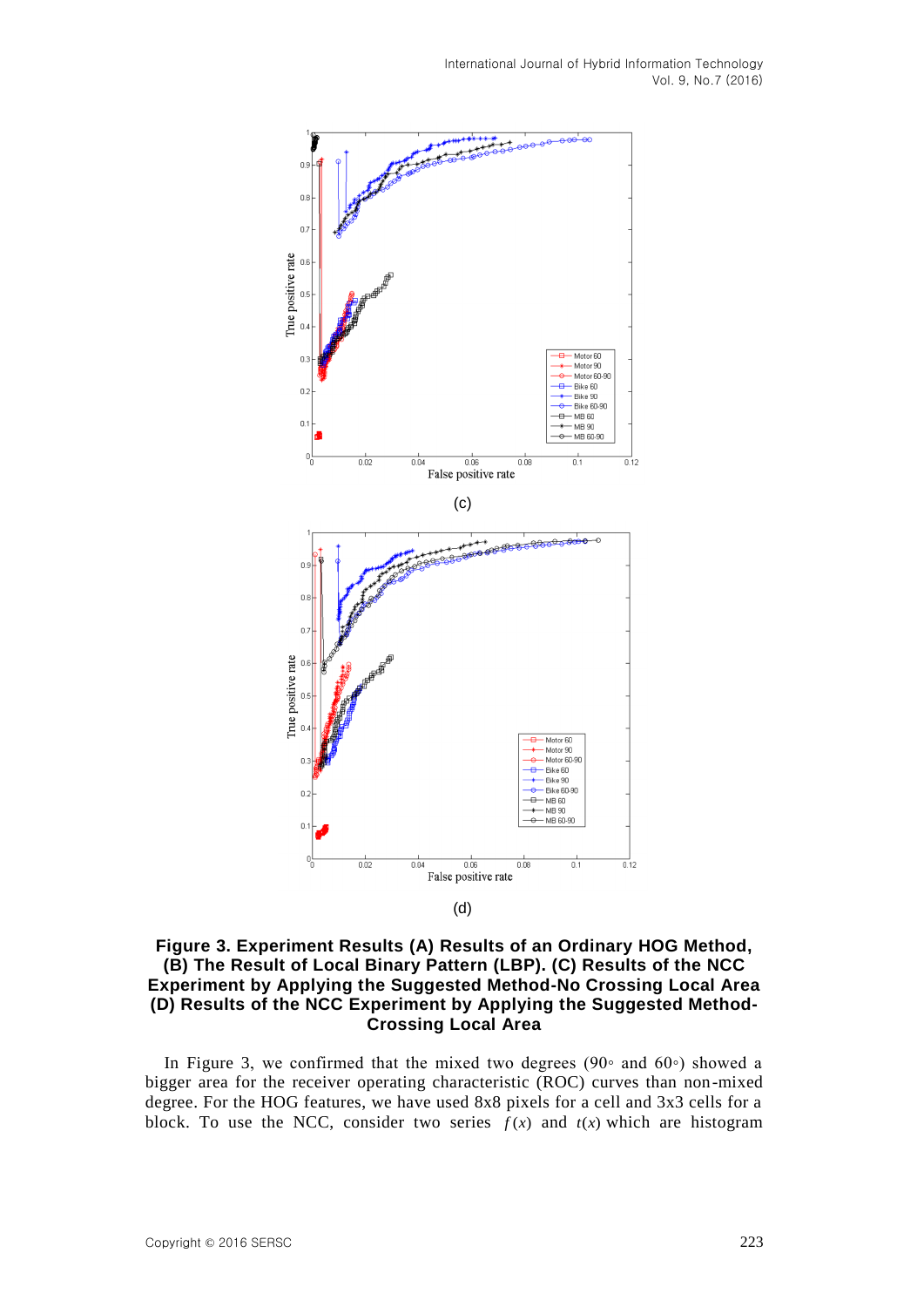International Journal of Hybrid Information Technology Vol. 9, No.7 (2016)

features where  $x \in \{0, ..., N-1\}$ . By the equation (9), the proposed NCC( $W_{\gamma}$ ) is defined as

$$
W_{\gamma} = \frac{1}{n} \sum_{x,y} \frac{[f(x) - \bar{f}][f(x-u) - \bar{t}]}{\{[f(x - \bar{f}]^{2}[t(x-u) - \bar{t}]^{2}\}^{0.5}}
$$
(9)

where  $f(x)$  is local cell histogram features,  $t(x)$  is target histogram features,  $\overline{f}$ and  $\bar{t}$  are the means of corresponding histogram features.

In general, a positive image which contains a bicycle or motorcycle consists of a bicycle or motorcycle, human, and background, as shown in Figure 3 (c) and (d). In this paper, the special area was established as the blue region which is used as the target histogram features in the Figure 4. The target histogram features are the average value of each bin of cells for the target area.



**Figure 4. Proposed NCC Method to Calculate the NCC Weighting Value (A) NCC1 Calculate Weighting Value Using Global Area and (B) NCC2 Method to Calculate Weighting Value Using Crossing Local Area**

Using this target histogram, the proposed new two wheeler detection method using the HOG is calculated as follows:

$$
H_j = C_j * |W_{\gamma}| \tag{10}
$$

where  $C_j$  means *j*th cell histogram and  $H_j$  is new histogram features which is weighted NCC value between local cell histogram features and target histogram features.

In Figure 3 (a), the ordinary HOG method, it is shown that the experiment according to "MB 90-60" has the best results among these experiments, but the recognition rate is significantly low. However, Figure 3 (c) and (d) show that the results of M and B experiments according to the proposed method have a higher recognition rate than ordinary HOG. When the proposed algorithm was applied to the other characteristic vector method, a higher recognition rate could be obtained, and the results are listed in Figure 3 (c) and (d). The highest accuracies for each of the methods were calculated with equation  $(11)$  [10] and the results are listed in Table 1.

As shown in Table 1, MB (motorcycle and bike) has higher accuracies than Bike and Motor for the proposed method, signifying that MB has a trend of better classifying characteristics than Bike and Motor. And among proposed methods, NCC2 indicated higher recognition rate than NCC1. In our opinion even if an MB becomes more complicated by loading baggage at the rear or by the higher loading of baggage than a bicycle, our proposed algorithm improves the recognition rate better than others. Because of similarity for the object, crossing NCC method (Figure 4(b), NCC2) is higher than NCC1 method. For the same database, a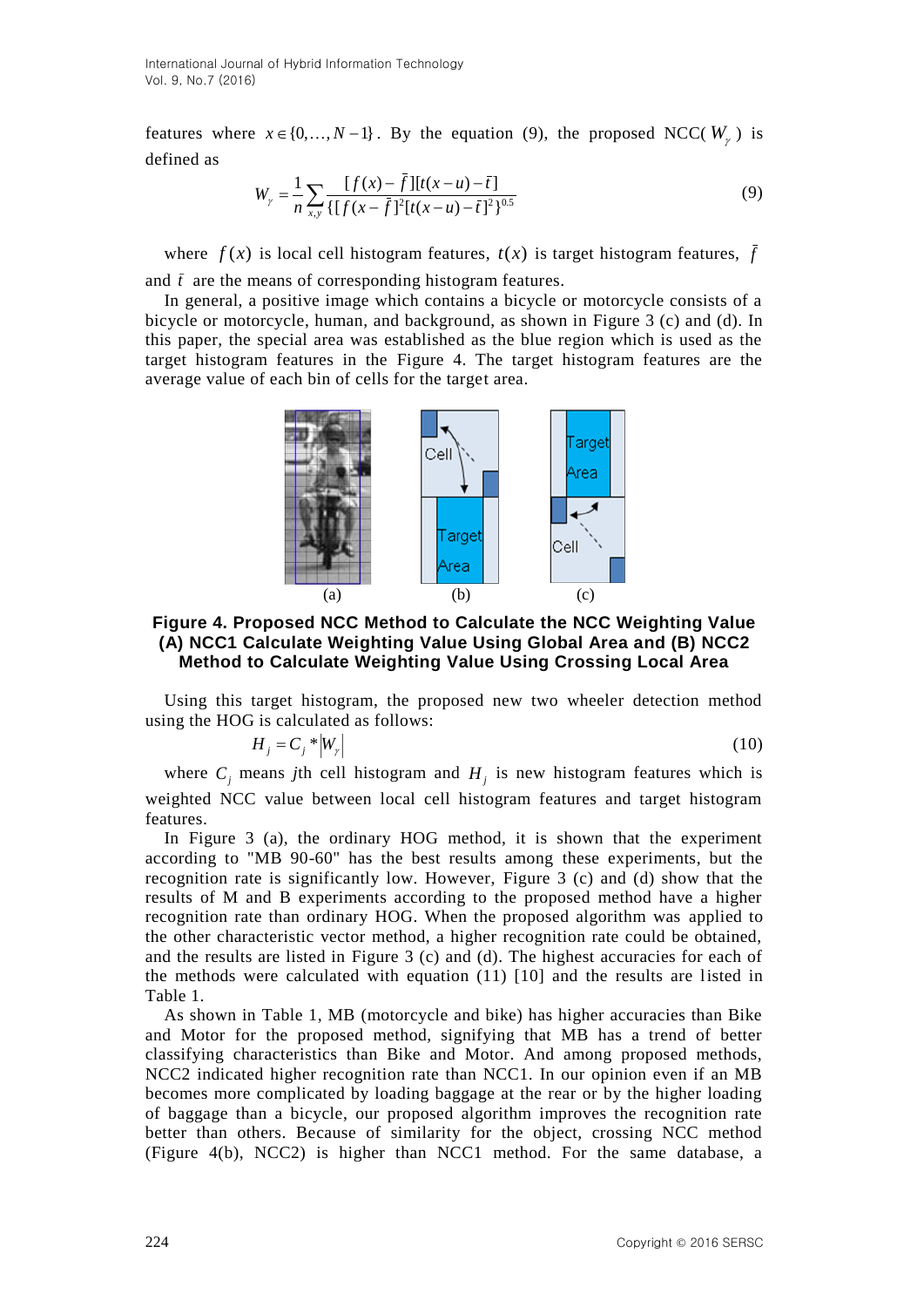comparison of the performance results for other different feature types (LBP) is shown in Figure 3 (b). The result of LBP features shows lower performance than HOG and the proposed algorithm, because of a concentrated lower area in the Figure 3 (b).

| Angle( $\circ$ ) | <b>Method</b>                  | <b>HOG</b> | <b>LBP</b> | NCC1 HOG | NCC2_HOG |
|------------------|--------------------------------|------------|------------|----------|----------|
| 60               | M                              | 61.1       | 53.7       | 67.5     | 79.4     |
|                  | B                              | 71.2       | 72.2       | 90.2     | 91.6     |
|                  | MВ                             | 76.7       | 71.1       | 90.6     | 92.0     |
| 90               | M                              | 74.9       | 48.0       | 91.8     | 95.0     |
|                  | B                              | 78.3       | 77.8       | 95.7     | 95.4     |
|                  | MВ                             | 76.1       | 74.5       | 94.8     | 95.2     |
| 90-60            | M                              | 77.8       | 71.8       | 91.1     | 93.5     |
|                  | B                              | 75.5       | 73.4       | 94.1     | 93.8     |
|                  | $\boldsymbol{M}\boldsymbol{B}$ | 73.1       | 72.0       | 99.4     | 94.2     |
| $TP+TN$          |                                |            |            |          |          |

**Table 1. Accuracies for each of the Method**

$$
Accuracy = \frac{TP + TN}{TP + FP + TN + FN}
$$
\n<sup>(11)</sup>

### **6. Conclusion**

For accuracy and efficiency, two wheeler detection with riders in a still image is one of the most difficult works due to a variety of poses, as well as environmental conditions and cluttered backgrounds. This representation yields not only a suggested solution for two wheelers on the road but a computationally efficient algorithm using normalized cross correlation. In this study, we have introduced a novel practical implementation of the solution for vulnerable road users on the road using NCC weighting value for HOG features. It has been experimentally demonstrated that the proposal using the NCC1 and NCC2 method as weighting value leads to better classification results than other traditional methods from ROC.

#### **References**

- [1] H. Jung, U. Ehara, J. K. Tan and H. Kim, "Applying MSC-HOG Feature to the Detection of Human on a Bicycle", Intl. Conference on Control, **(2012)**, October 17-21.
- [2] H. Cho, P. E. Rybsti and W. Zhang, "Vision-based Bicyclist Detection and Tracking for Intelligent Vehicles", Intelligent Vehicle Symposium, **(2010)**, July.
- [3] G. Anant Bhaskar, D. Parag and S. Mukesh, "Artificial Neural Networks for Internal Combustion Engine Performance and Emission Analysis", International Journal of Computer Applications, vol. 87, no.5, **(2014)**, pp. 23-27.
- [4] Y. H. Lee, "Histogram of Oriented Gradients and Normalized Correlation Coefficient based Twowheeler Detection System using Adaboost", Advanced Science and Technology Letters, vol. 129, **(2016)**, pp. 59-64.
- [5] Y. H. Lee, J. Y. Ko, J. H. Suk, T. M. Roh and J. C. Shim, "Pedestrian Recognition using Adaboost Algorithm based on Cascade Method by Curvature and HOG", The Journal of KIISE, vol. 16, no. 6, **(2010)**, pp. 652-662.
- [6] N. Dalal and B. Triggs, "Histogram of Oriented Gradients for Human Detection", IEEE CVPR, **(2005)**, June 25.
- [7] F. Porikli, "Integral histogram: a fast way to extract histograms in Cartesian spaces", IEEE CVPR, **(2005)**, June 25.
- [8] D. M. Tsai and C. T. Lin, "Fast normalized cross correlation for defect detection", Pattern Recognition Letters, vol. 24, no. 15, **(2003)**, pp. 2625-2631.
- [9] P. Viloa, M. Jones and M. Snow, "Detecting pedestrians using patterns of motion and appearance", The 9th ICCV, **(2003)**, October 13-16.
- [10] [http://en.wikipedia.org/wiki/Receiver\\_operating\\_characteristic,](http://en.wikipedia.org/wiki/Receiver_operating_characteristic) **(2016)**, June.